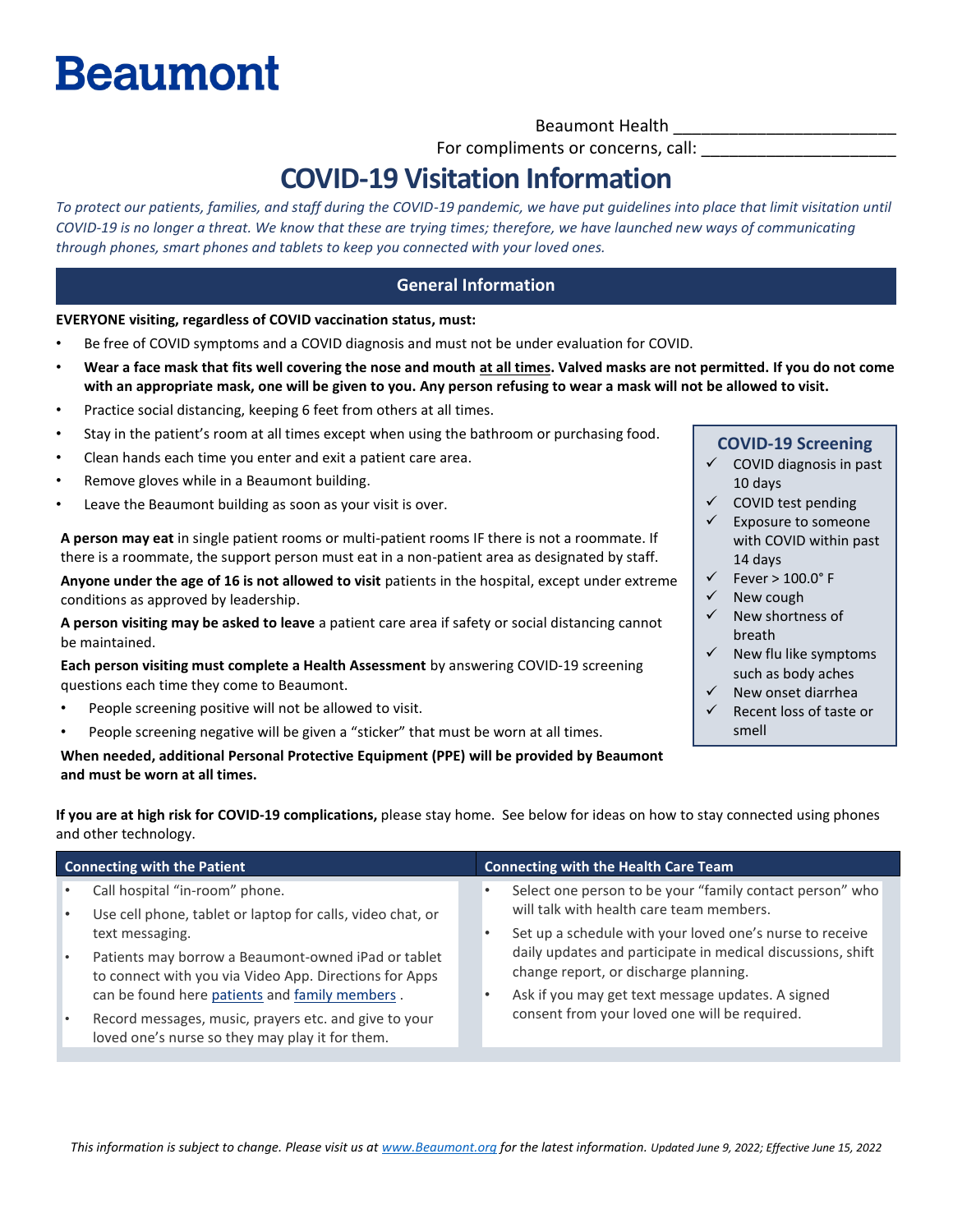## **Beaumont**

Beaumont Health

For compliments or concerns, call:

#### **Visitation Guidelines**

#### *Patients who do not have or are not suspected of having COVID-19:*

- **From 8 a.m.- 8 p.m.**
	- o Two support people each day are welcome at the bedside, regardless of vaccination status. Support people may alternate during the day, exchanging in the lobby or outside the hospital, up to three exchanges per day.
- **Overnight** (providing space allows and safety can be maintained)
	- o ONE support person or parent/legal guardian:
		- Children (21 years of age or under) not in NICU.
		- Patient in serious or critical condition or on hospice care.
		- **E** Adult with disability who needs help with mobility, communicating or managing anxiety.
		- Laboring woman. Approved doula may be present in addition to support person.
	- o TWO support people:
		- Patient at end-of-life.
		- A laboring woman may have birth partner and a second person IF the second person is a doula.

#### *Patients who have been diagnosed with or are suspected of having COVID-19:*

**Visitation is restricted.** No one will be allowed in rooms of patients who have or are suspected of having COVID-19 except:

- ONE support person or parent/legal guardian may be present:
	- o Pregnant woman in labor, pre-term labor, or requiring C-section, pre-natal testing, procedure, or genetic counseling.
	- o Child who is 21 years of age or under.
	- $\circ$  Adult with disability who needs help with mobility, communicating or managing anxiety.
	- $\circ$  Patient being admitted to the hospital. Once the patient has registered, the support person should leave the building.
	- o As approved, patient who needs a support person to learn how to care for them after discharge.
- TWO support people may visit a patient who is being evaluated for hospice care or nearing the end-of-life.